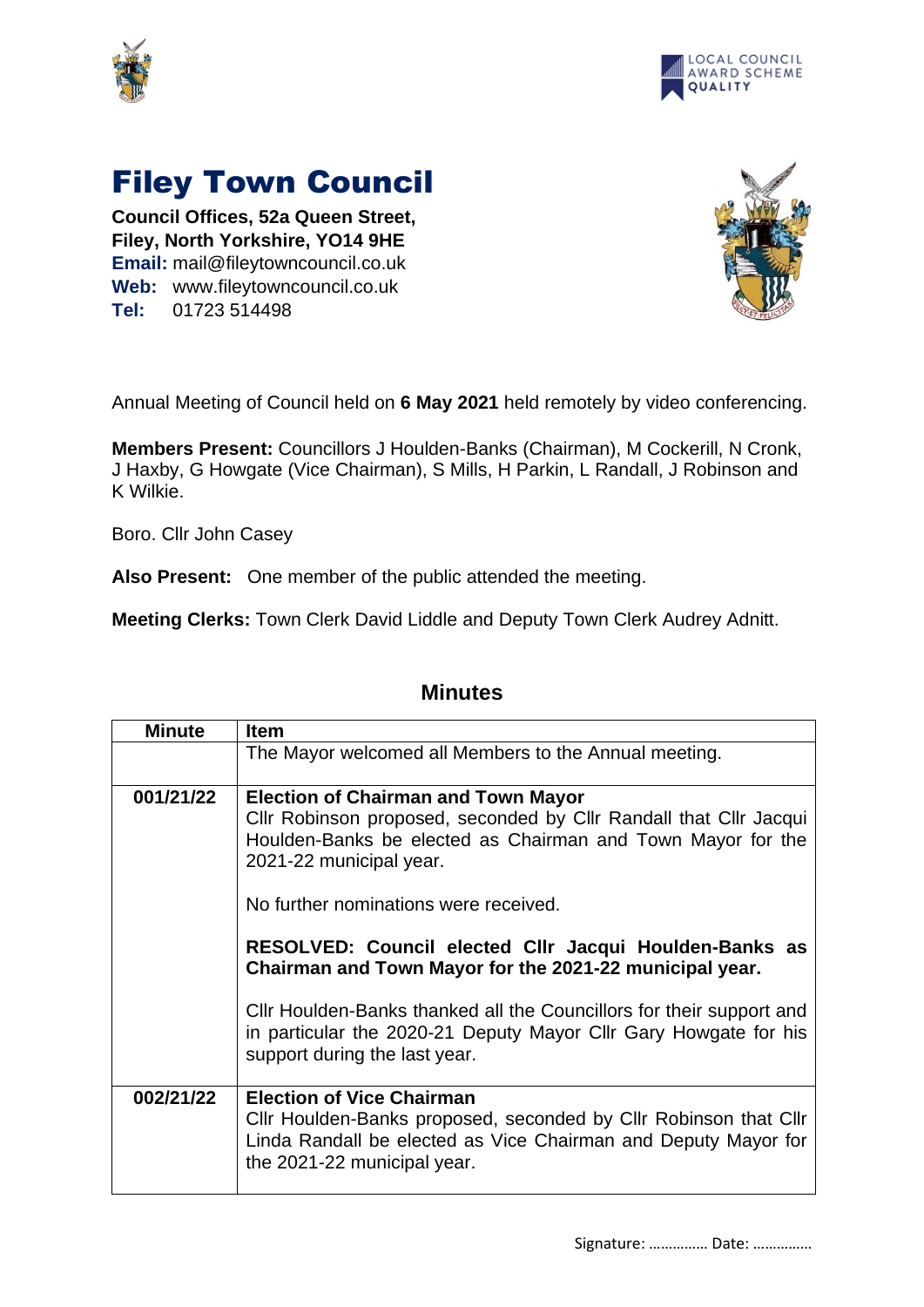



|             | There were no further nominations received.                                                                                                                                                                                                         |
|-------------|-----------------------------------------------------------------------------------------------------------------------------------------------------------------------------------------------------------------------------------------------------|
|             | <b>RESOLVED:</b> Council elected Cllr Linda Randall as Vice Chairman<br>and Deputy Town Mayor for the 2021-22 municipal year.                                                                                                                       |
|             | Cllr Randall thanked her fellow Councillors for their support.                                                                                                                                                                                      |
| 003/21/22   | <b>Acceptance of Office</b>                                                                                                                                                                                                                         |
|             | As the AGM was being held remotely by video conferencing it was<br>AGREED that the Chairman and Vice Chairman would sign their<br>Acceptance of Office forms at their earliest convenience.                                                         |
| 004/21/22   | <b>Apologies</b><br>Apologies were received from Councillor Crawford Gage who had a<br>family engagement.                                                                                                                                           |
|             | RESOLVED: Council resolved to note the apology and accept<br>the reason given for absence.                                                                                                                                                          |
| 005/21/22   | <b>Declarations of Interest</b>                                                                                                                                                                                                                     |
|             | No declarations of interest in accordance with the requirements of                                                                                                                                                                                  |
|             | the Localism Act 2011 were made.                                                                                                                                                                                                                    |
|             | <b>Minutes</b>                                                                                                                                                                                                                                      |
| 006/21/22   | <b>Council Committees and Working Party Minutes</b>                                                                                                                                                                                                 |
|             |                                                                                                                                                                                                                                                     |
|             | These minutes would be reviewed at the next Full Council meeting.                                                                                                                                                                                   |
|             | <b>Review</b><br><b>Delegation</b><br><b>Committee</b><br>of<br><b>Arrangements</b><br>and<br><b>Appointments</b>                                                                                                                                   |
| 007/21/22   | It had been proposed by the Strategic Planning Committee that the<br>Events & Lighting Committee merge with the Town Guide & Map<br>Committee to form a new combined committee. Council were asked<br>to review this proposal and vote accordingly. |
|             | Following consideration, it was proposed by Cllr Howgate and<br>seconded by Cllr Cronk that the former Events & Lighting, and Town<br>Guide & Map Committee merge to form a new combined committee.                                                 |
|             | Upon being put to the vote the proposal was lost.                                                                                                                                                                                                   |
| 007/20/21.2 | <b>RESOLVED: That the Events &amp; Lighting Committee and Town</b><br>Guide & Map Committee remain as two separate committees.                                                                                                                      |
| 008/21/22   | <b>Delegated Arrangements</b>                                                                                                                                                                                                                       |
|             | A) Scheme of Delegation                                                                                                                                                                                                                             |
|             | Cllr Robinson proposed, seconded by Cllr Haxby, that the Council                                                                                                                                                                                    |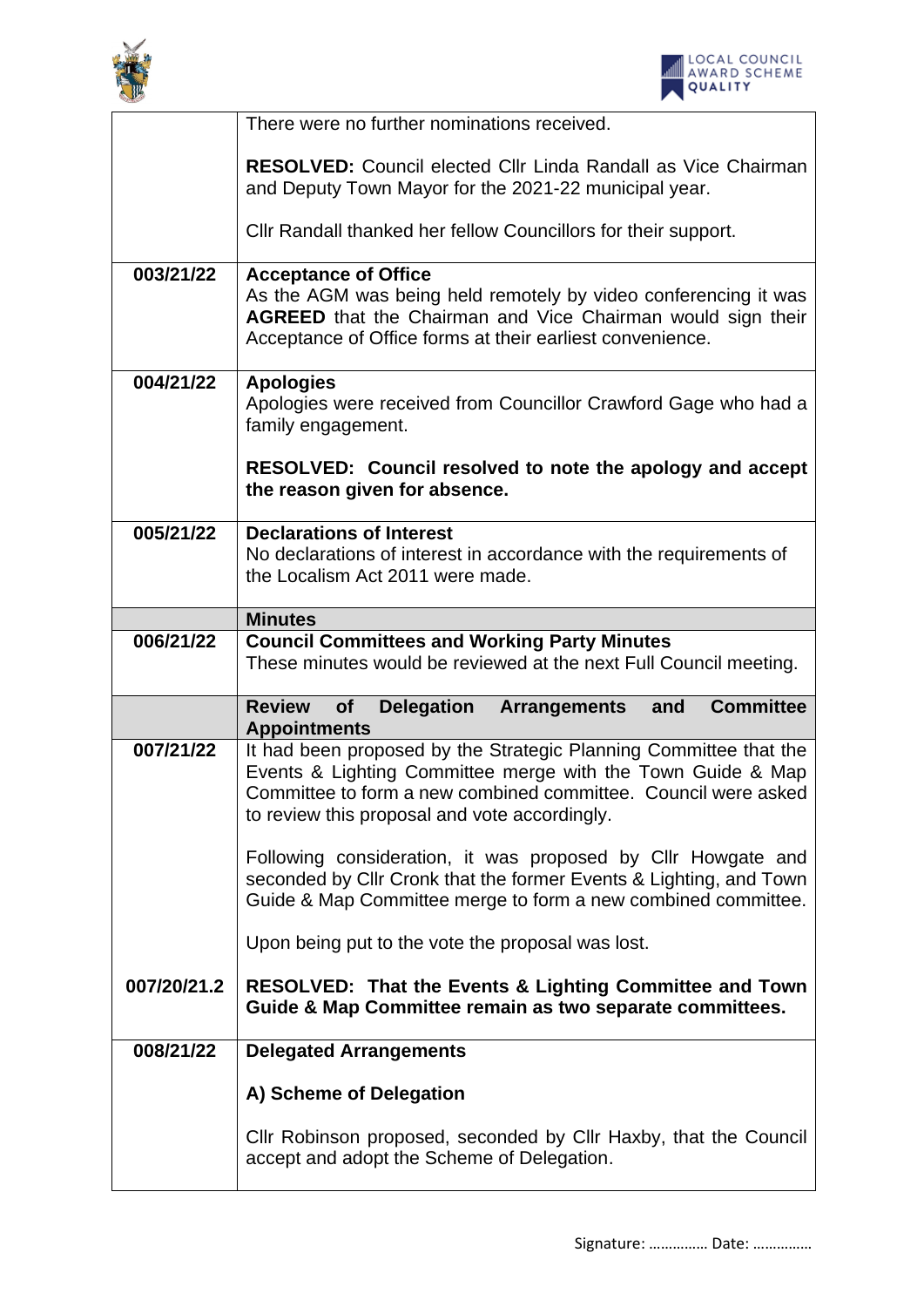



| 008/21/22.1 | RESOLVED: Council resolved to accept and approve the<br><b>Scheme of Delegation.</b>                                                                                                                                                                                                                                |
|-------------|---------------------------------------------------------------------------------------------------------------------------------------------------------------------------------------------------------------------------------------------------------------------------------------------------------------------|
|             | <b>B) Committee and Working Party Terms of Reference</b><br>Members were asked to review the Terms of Reference for<br>committees and working parties of the Council.                                                                                                                                               |
| 008/21/22.2 | RESOLVED: Council resolved to accept and approve the<br><b>Committee and Working Party Terms of Reference.</b>                                                                                                                                                                                                      |
| 009/21/22   | <b>Appointments and Representation</b><br>A. Committee and Working Party Appointments<br>a. Events and Lighting Committee<br>Houlden-Banks proposed, seconded by Cllr Randall that<br>Cllr<br>Councillors Randall, Cockerill, Mills, Cronk, Robinson and Parkin be<br>appointed to the Events & Lighting Committee. |
| 009/21/22.1 | <b>RESOLVED: Council resolved to appoint Councillors Randall,</b><br>Cockerill, Mills, Cronk, Robinson and Parkin be appointed to the<br>Events & Lighting Committee for the 2021/22 municipal year.                                                                                                                |
|             | b. Finance & General Purposes<br>Cllr Houlden-Banks proposed, seconded by Cllr Randall that<br>Councillors Houlden-Banks. Haxby, Howgate, Parkin, Robinson and<br>Wilkie be appointed to the Finance & General Purposes Committee.                                                                                  |
| 009/21/22.2 | <b>RESOLVED: Council resolved to appoint Councillors Houlden-</b><br>Banks. Haxby, Howgate, Parkin, Robinson and Wilkie to the<br>Finance & General Purposes Committee for the 2021/22<br>municipal year.                                                                                                           |
|             | c. Planning Committee<br>Cllr Houlden-Banks proposed, seconded by Cllr Randall that<br>Councillors Randall, Crawford-Gage, Cronk, Parkin, Robinson and<br>Wilkie be appointed to the Planning Committee.                                                                                                            |
| 009/21/22.3 | <b>RESOLVED: Council resolved to appoint Councillors Randall,</b><br>Crawford-Gage, Cronk, Parkin, Robinson and Wilkie to the<br>Planning Committee for the 2021/22 municipal year.                                                                                                                                 |
|             | d. Property Committee<br>Houlden-Banks proposed, seconded by Cllr Randall that<br>Cllr<br>Councillors Houlden-Banks, Robinson, Cockerill, Cronk, Haxby and<br>Parkin be appointed to the Property Committee.                                                                                                        |
| 009/21/22.4 | <b>RESOLVED: Council resolved to appoint Councillors Houlden-</b><br>Banks, Robinson, Cockerill, Cronk, Haxby and Parkin to the<br>Property Committee for the 2021/22 municipal year.                                                                                                                               |
|             | d. Staffing Committee                                                                                                                                                                                                                                                                                               |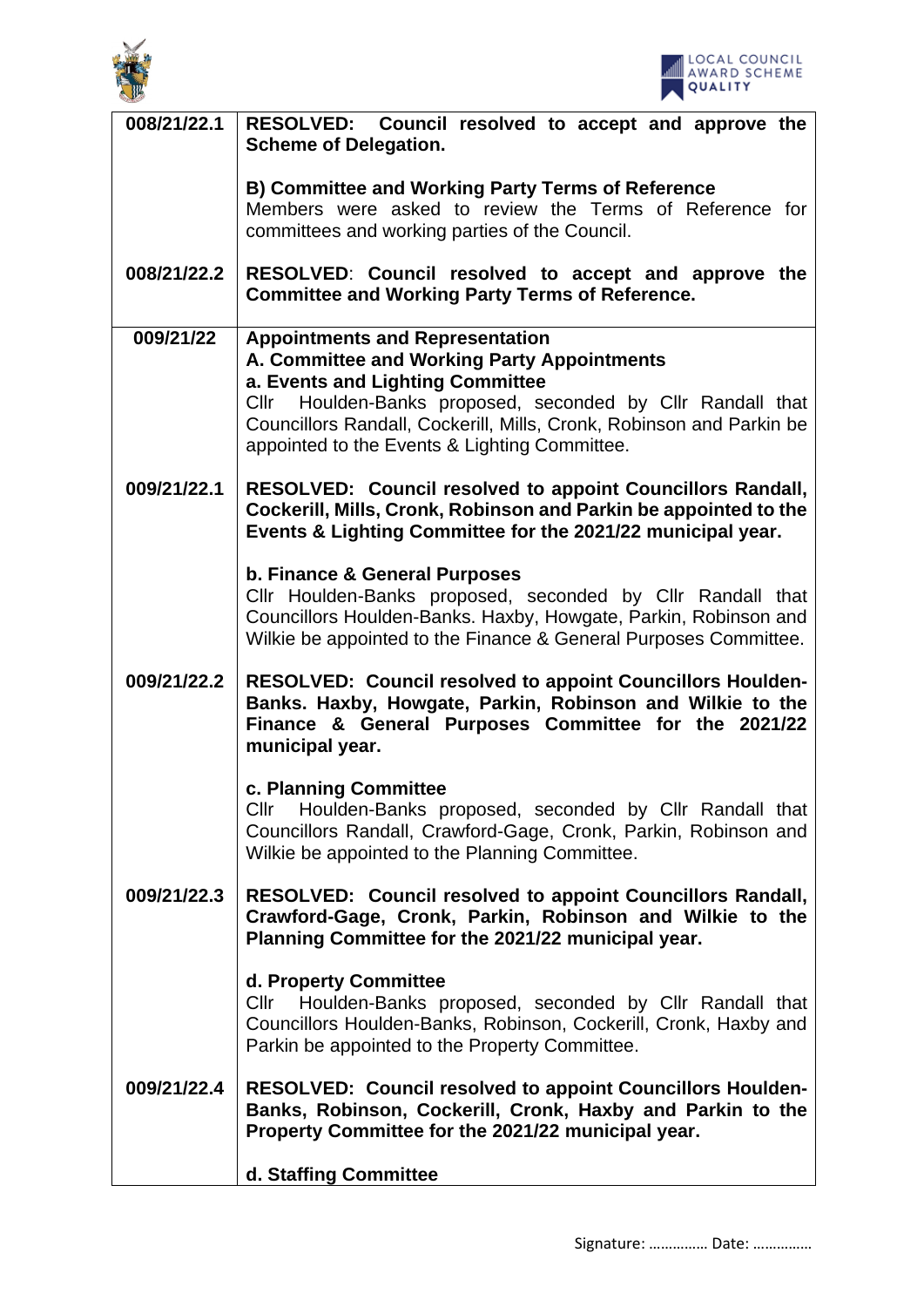



|             | Cllr Houlden-Banks proposed, seconded by Cllr Randall that<br>Councillors Houlden-Banks, Randall, Haxby, Howgate, Parkin and<br>Robinson be appointed to the Staffing Committee.                                                      |
|-------------|---------------------------------------------------------------------------------------------------------------------------------------------------------------------------------------------------------------------------------------|
| 009/21/22.5 | <b>RESOLVED: Council resolved to appoint Councillors Houlden-</b><br>Banks, Randall, Haxby, Howgate, Parkin and Robinson be<br>appointed to the Staffing Committee for the 2021/22 municipal<br>year.                                 |
|             | e. Town Map and Guide Committee<br>Houlden-Banks proposed, seconded by Cllr Randall that<br>Cllr<br>Councillors Crawford-Gage, Mill, Parkin and Wilkie be appointed to<br>the Town Map and Guide Committee.                           |
| 009/21/22.6 | <b>RESOLVED: Council resolved to appoint Councillors Crawford-</b><br>Gage, Mills, Parkin and Wilkie be appointed to the Town Map and<br>Guide Committee for the 2021/22 municipal year.                                              |
|             | f. Strategic Planning                                                                                                                                                                                                                 |
| 009/21/22.7 | RESOLVED: Council resolved that the Membership of the<br>Strategic Planning Committee for the 2021/22 municipal year<br>would be finalised following the appointment of Committee<br>Chairman.                                        |
|             | g. Emergency Planning Working Party<br>Houlden-Banks proposed, seconded by Cllr Randall that<br>Cllr<br>Councillors Randall, Robinson and Parkin be appointed to the<br><b>Emergency Planning Working Party,</b>                      |
|             | RESOLVED: Council resolved to appoint Councillors Randall,<br>Robinson and Parkin to the Emergency Planning Working Party<br>for the 2021/22 municipal year.                                                                          |
|             | h. Sports Funding Working Party<br>Houlden-Banks proposed, seconded by Cllr Randall that<br>Cl <sub>l</sub><br>Councillors Cockerill, Haxby, Robinson, Mills, Howgate and Parkin<br>be appointed to the Sports Funding Working Party. |
|             | <b>RESOLVED: Council resolved to appoint Councillors Cockerill,</b><br>Haxby, Robinson, Mills, Howgate and Parkin be appointed to the<br><b>Sports Funding Working Party.</b>                                                         |
|             | <b>B. External Bodies Representation</b>                                                                                                                                                                                              |
|             | Cllr Houlden-Banks proposed, seconded by Cllr Randall that the<br>members representation on external bodies for the 2021/22<br>municipal year be as follows:                                                                          |
|             |                                                                                                                                                                                                                                       |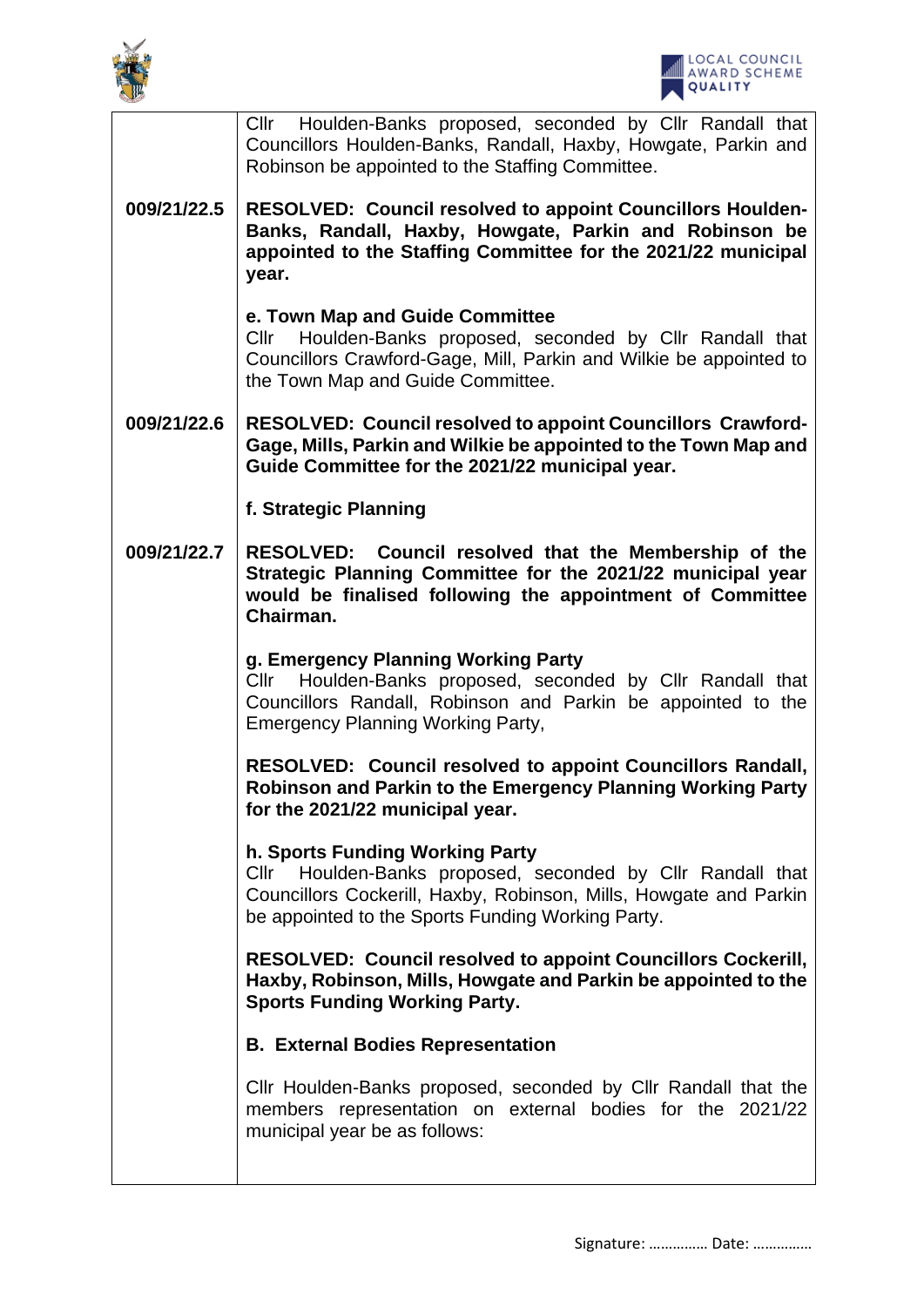



|             | <b>Outside Body</b>                                                          | <b>Membership 2021-22</b>                                                                                                                                                                        |
|-------------|------------------------------------------------------------------------------|--------------------------------------------------------------------------------------------------------------------------------------------------------------------------------------------------|
|             | <b>Allotment &amp; Garden Association</b>                                    | <b>Cllr Neil Cronk</b>                                                                                                                                                                           |
|             | <b>Bowling Club</b>                                                          | <b>Cllr Howard Parkin</b>                                                                                                                                                                        |
|             | <b>Community &amp; Police</b><br>(Cap) Group                                 | <b>Cllr Linda Randall</b>                                                                                                                                                                        |
|             |                                                                              |                                                                                                                                                                                                  |
|             | <b>Elderly Persons Club</b>                                                  | <b>Cllr Linda Randall</b>                                                                                                                                                                        |
|             | Filey in Bloom                                                               | Cllr Jacqui Houlden-Banks                                                                                                                                                                        |
|             | <b>Filey Community Sports Club</b>                                           | <b>CIIr Kevin Wilkie</b>                                                                                                                                                                         |
|             | <b>Filey Fisherman's Group</b><br>(Coble Landing)                            | <b>Cllr Mike Cockerill</b>                                                                                                                                                                       |
|             | <b>Filey Fisherman's Charity</b>                                             | <b>Cllr Howard Parkin</b>                                                                                                                                                                        |
|             | <b>Filey Tourism Association</b>                                             | <b>Cllr Linda Randall</b><br>Cllr Jacqui Houlden-Banks                                                                                                                                           |
|             | <b>YLCA</b>                                                                  | <b>Cllr Kevin Wilkie</b>                                                                                                                                                                         |
|             |                                                                              | Cllr Jacqui Houlden-Banks                                                                                                                                                                        |
|             | <b>Filey Museum</b>                                                          | <b>Cllr Vicky Crawford-Gage</b><br><b>Cllr Janine Robinson</b>                                                                                                                                   |
|             | Pub Watch                                                                    | <b>Cllr Gary Howgate</b>                                                                                                                                                                         |
|             | <b>Bonhomme Richard Group</b>                                                | Cllr John Haxby<br><b>Cllr Howard Parkin</b>                                                                                                                                                     |
| 009/21/22.8 | bodies in question.                                                          | <b>RESOLVED: Council resolved that members representation for</b><br>the 2021/22 municipal year would be as described above and<br>that where necessary the Town Clerk would inform the external |
|             | <b>Review of Agreements and Subscriptions</b>                                |                                                                                                                                                                                                  |
| 010/21/22   | <b>Review of Arrangements, Charters, Agency Agreements</b><br>the following: | Cllr Cockerill proposed, seconded by Cllr Robinson that Council note                                                                                                                             |
|             | made to expenditure incurred by other local authorities.                     | Council to review arrangements, including any charters and agency<br>agreements, with other local authorities and review of contributions                                                        |
|             | expenditure incurred by other authorities.                                   | Council to note that it currently contributes nothing towards the                                                                                                                                |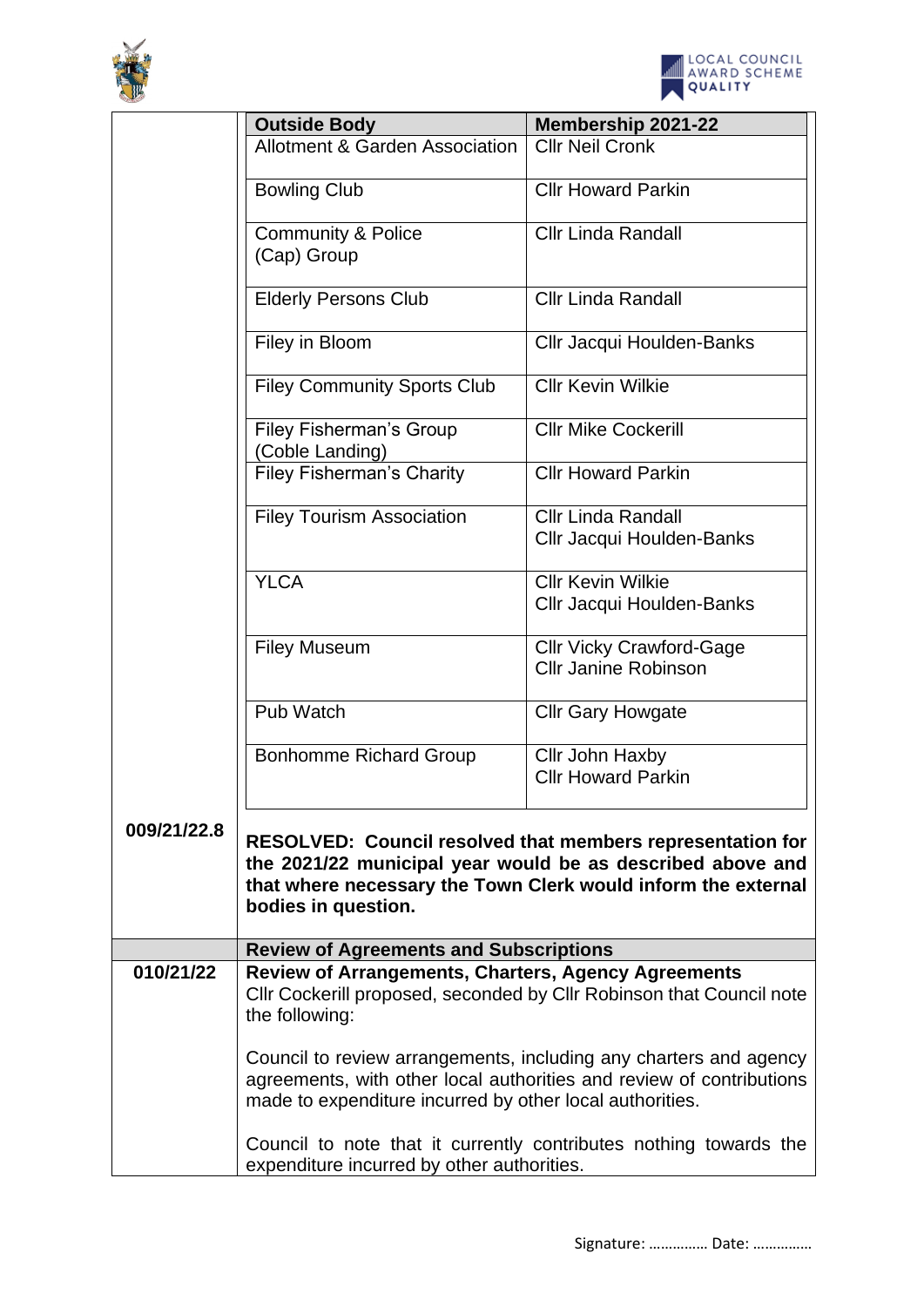



|             | Council also to note that a Memorandum of Understanding in relation<br>to Country park is in place with Scarborough Borough Council (SBC),<br>which places no legal obligation on either party.         |
|-------------|---------------------------------------------------------------------------------------------------------------------------------------------------------------------------------------------------------|
|             | Council to further note that it has several agency agreements in<br>place, as follows:                                                                                                                  |
|             | • SBC Model Agreement - Lawns Cemetery<br>• SBC Model Agreement – Public and Commemorative Seating                                                                                                      |
|             | Council also has an arrangement in place with North Yorkshire<br>County Council relating to weed spraying, with the work being carried<br>out by SBC.                                                   |
| 010/21/22.1 | <b>RESOLVED: Council resolved to note and accept the contents</b><br>of the review.                                                                                                                     |
| 011/21/22   | <b>Review of Subscriptions</b><br>Council were asked to note the three subscriptions currently in place<br>as follows:                                                                                  |
|             | Council membership of the Yorkshire Local Councils                                                                                                                                                      |
|             | Association<br>• Town Clerks members of the Society of Local Council Clerks                                                                                                                             |
|             | • Council membership of the Institute of Cemetery and<br>Crematorium Management (ICCM)                                                                                                                  |
|             | It was proposed by Cllr Haxby and seconded by Cllr Cronk that<br>Council accept the review and note these subscriptions.                                                                                |
| 011/21/22.1 | RESOLVED: Council resolved to accept the review and note<br>these subscriptions.                                                                                                                        |
|             | <b>Review of Policy and Key Documentation</b>                                                                                                                                                           |
| 012/21/22   | <b>Land and Assets</b><br>CIIr Mills proposed, seconded by CIIr Wilkie that the inventory of land<br>and assets, including buildings and office equipment be duly noted.                                |
| 012/21/22.1 | RESOLVED: Council resolved to note and approve the Assets.                                                                                                                                              |
|             | CIIr Mills queried the insurance cover for Queen Street Gardens and<br>the valuation for the Mayoral Chains, and Cllr Cockerill asked why<br>the notice boards were not included on the Asset Register. |
|             | The Clerk was to respond to Cllr Cockerill's query after the meeting<br>and agreed to look at having the Mayoral Chains re-valued and also<br>Queen Street Gardens for insurance purposes.              |
|             | Cllr Cockerill suggested that the Council produce a photographic<br>record of the Council's assets and kindly volunteered to undertake<br>the photography.                                              |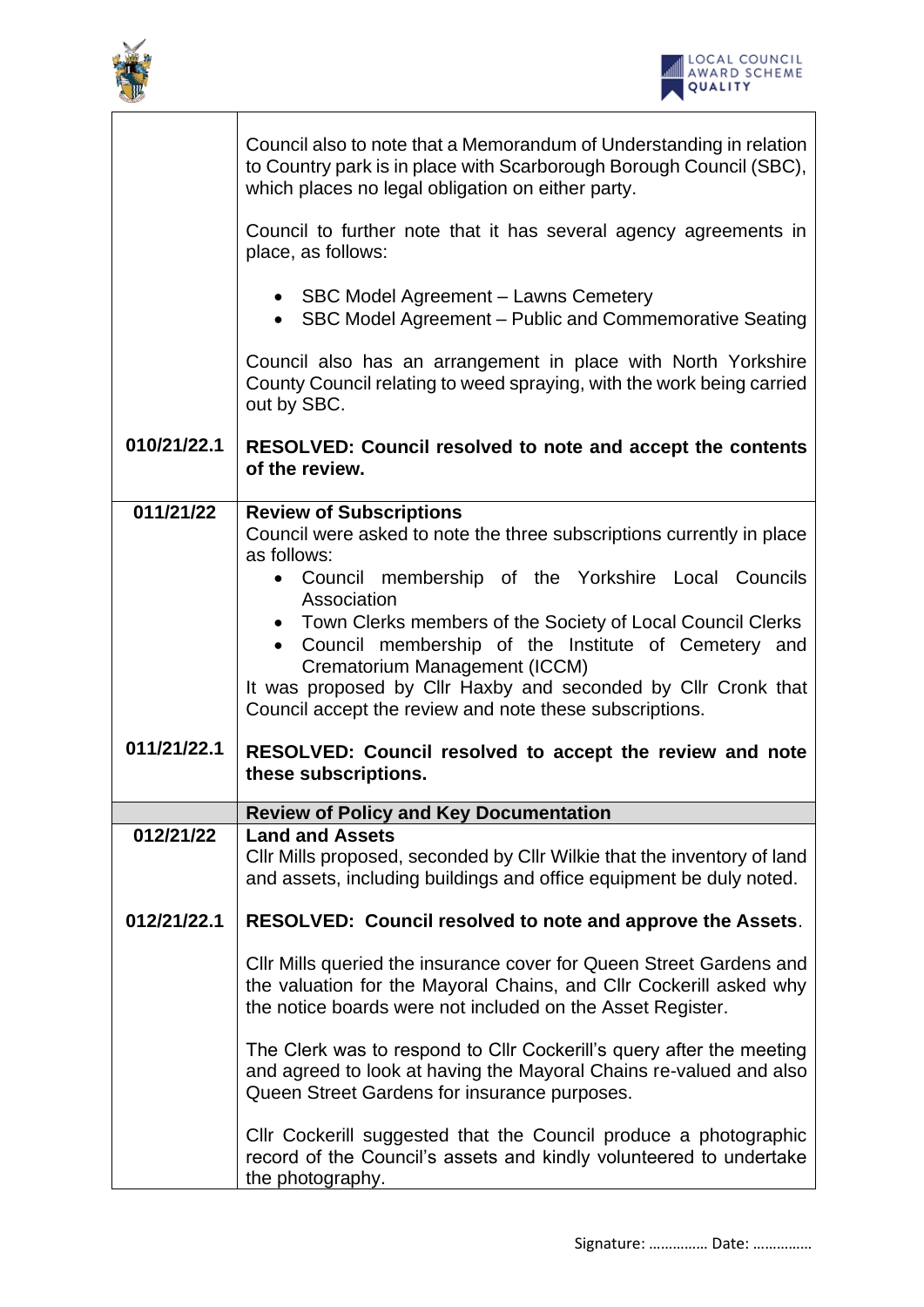



| 013/21/22   | <b>Insurance Cover</b><br>Cllr Robinson proposed, seconded by Cllr Randall that the reviewed<br>arrangements for insurance cover in respect of all insured risks be<br>accepted by the Council.                                                                                                                                                                                                                                                                                                                                                                                                                                                                                                                                                                                                                                                                                                                                                                                                                                                                    |
|-------------|--------------------------------------------------------------------------------------------------------------------------------------------------------------------------------------------------------------------------------------------------------------------------------------------------------------------------------------------------------------------------------------------------------------------------------------------------------------------------------------------------------------------------------------------------------------------------------------------------------------------------------------------------------------------------------------------------------------------------------------------------------------------------------------------------------------------------------------------------------------------------------------------------------------------------------------------------------------------------------------------------------------------------------------------------------------------|
| 013/21/22.1 | RESOLVED: Council resolved to accept the Insurance Cover.                                                                                                                                                                                                                                                                                                                                                                                                                                                                                                                                                                                                                                                                                                                                                                                                                                                                                                                                                                                                          |
|             | The Clerk was asked to review claims handling cover and also the<br>public liability insurance cover to check it was adequate.                                                                                                                                                                                                                                                                                                                                                                                                                                                                                                                                                                                                                                                                                                                                                                                                                                                                                                                                     |
| 014/21/22   | <b>Standing Orders and Financial Regulations</b><br><b>A. Standing Orders</b>                                                                                                                                                                                                                                                                                                                                                                                                                                                                                                                                                                                                                                                                                                                                                                                                                                                                                                                                                                                      |
|             | Cllr Cockerill proposed, seconded by Cllr Wilkie that having reviewed<br>the Standing Orders the Council Should Adopt these.                                                                                                                                                                                                                                                                                                                                                                                                                                                                                                                                                                                                                                                                                                                                                                                                                                                                                                                                       |
| 014/21/22.1 | <b>RESOLVED: Council adopted these Standing Orders</b>                                                                                                                                                                                                                                                                                                                                                                                                                                                                                                                                                                                                                                                                                                                                                                                                                                                                                                                                                                                                             |
|             | <b>B. Financial Regulations</b><br>Cllr Howgate proposed, seconded by Cllr Randall that Council adopt<br>the Financial Regulations.                                                                                                                                                                                                                                                                                                                                                                                                                                                                                                                                                                                                                                                                                                                                                                                                                                                                                                                                |
| 014/21/22.2 | <b>RESOLVED: Council adopted these Financial Regulations</b>                                                                                                                                                                                                                                                                                                                                                                                                                                                                                                                                                                                                                                                                                                                                                                                                                                                                                                                                                                                                       |
| 015/21/22   | <b>Policy Review</b><br>Councillor Cockerill proposed, seconded by Cllr Randall that the<br>following policies, procedures, and regulations be adopted:<br>Code of Conduct (Amended October 2020)<br>i.<br><b>Health &amp; Safety</b><br>ii.<br>Policy for dealing with abusive or persistent complaints<br>iii.<br>Freedom of Information Act 2000<br>iv.<br><b>Publication Scheme</b><br>V.<br><b>Community Engagement Policy</b><br>vi.<br><b>Complaints Procedure Review</b><br>vii.<br>Laptop and Mobile Device Policy<br>viii.<br><b>Press and Media Policy</b><br>ix.<br>Recording of Meeting Rules and Procedures<br>X.<br>Records Management Policy and Procedures<br>xi.<br><b>Training Policy</b><br>xii.<br>Staff & Council Handbook (includes many smaller policies)<br>xiii.<br><b>Financial Controls and Procedures</b><br>xiv.<br>Lawns Cemetery Rules and Regulations<br>XV.<br><b>Public and Commemorative Seating Policy</b><br>xvi.<br>Data Protection Policy (inclusive of minor policies)<br>xvii.<br>Bring your Own Device Policy<br>xviii. |
| 015/21/22.1 | RESOLVED: Council adopted the polices, procedures and<br>regulations listed above.                                                                                                                                                                                                                                                                                                                                                                                                                                                                                                                                                                                                                                                                                                                                                                                                                                                                                                                                                                                 |
| 016/21/22   | A. Adoption of New Policies                                                                                                                                                                                                                                                                                                                                                                                                                                                                                                                                                                                                                                                                                                                                                                                                                                                                                                                                                                                                                                        |